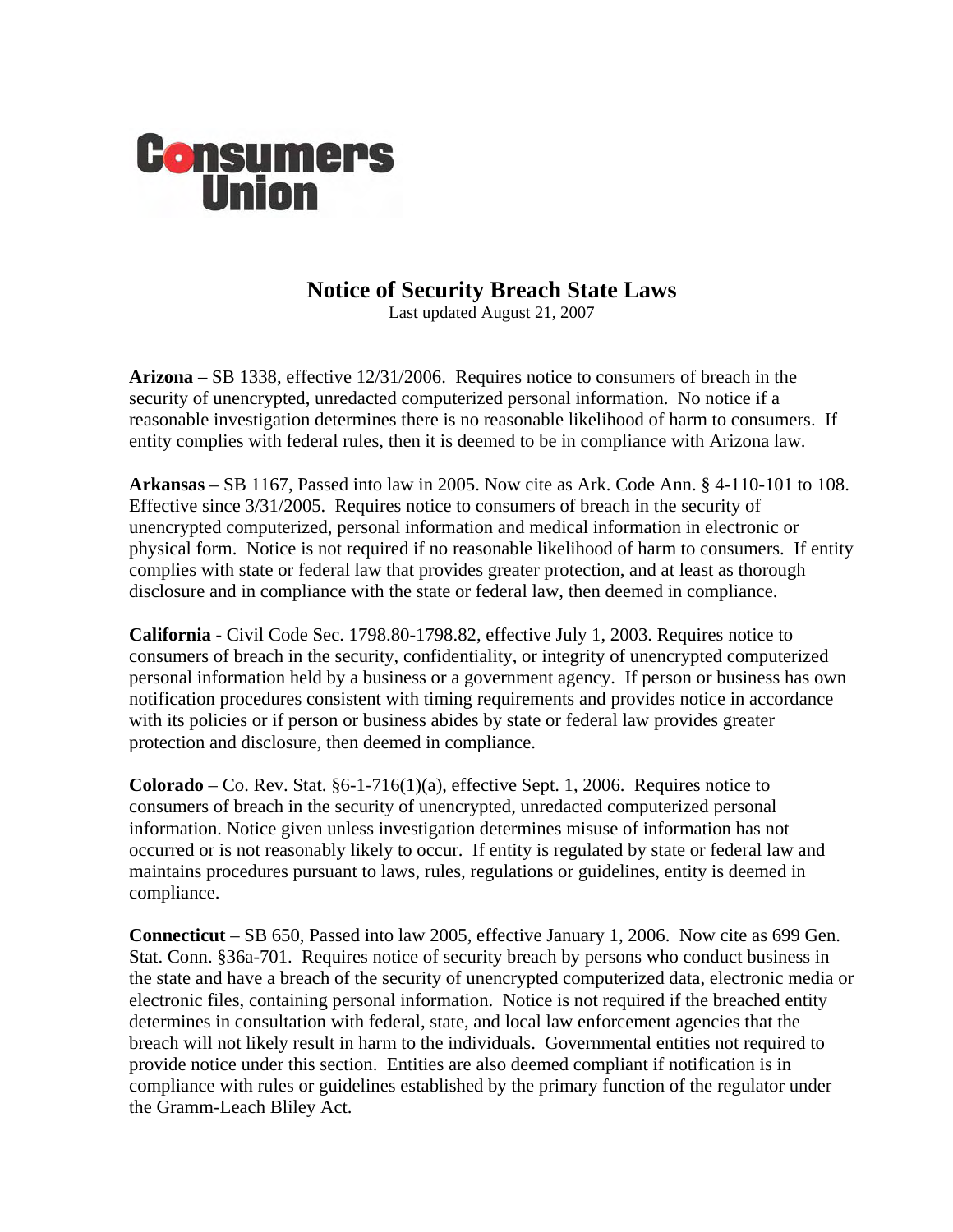**Delaware** – HB 116, signed June 28, 2005. Now cite as Del. Code Ann. Title 6 Section 12B-101 to 12-B-106. Requires notice to consumers of breach in the security of unencrypted computerized personal information if the investigation determines that misuse of information about a Delaware resident has occurred or is reasonably likely to occur. If entity is regulated by state or federal law and maintains procedures for a breach pursuant to the laws, rules, regulations, guidances or guidelines established by its primary or functional state or federal regulator, then deemed in compliance with this chapter if entity notifies affected residents in accordance with the maintained procedures when a breach occurs.

**District of Columbia** – DC Code Sec 28-3851 et seq. Effective January 1, 2007. Requires notice to consumers of breach in the security, confidentiality, or integrity of unencrypted computerized or other electronic personal information held by a business or a government agency. This section does not pertain to person or entity subject to the Gramm-Leach Bliley Act. This section also does not apply to a person or business with its own notification procedures with consistent timing requirements in compliance with notification requirements of this section and the person or business provides notice in accordance with its policies and is reasonably calculated to give actual notice.

**Florida** – HB 481, Effective July 1, 2005. Now cite as Fla. Stat. Ann. 817.5681 et seq. Requires notice to consumers of breach in the security, confidentiality or integrity of computerized, unencrypted personal information held by a person who conducts business in the state. Notice not required if after appropriate investigation or consultation with law enforcement, person reasonably determined breach has not and will not likely result in harm to individuals. Determination must be documented in writing and maintained for five years. Deemed in compliance if person's own notification procedure is otherwise consistent with the timing requirements of this section, or if notification procedures established by person's primary or functional federal regulator.

**Georgia** – SB 230, Passed into law in 2005, effective May 6, 2005. Now cite as Ga. Code Ann. 10-1-910 et seq. Covers only data brokers. Requires notice of breach that compromises the security, confidentiality, or integrity of computerized personal information held by a data broker.

**Hawaii** – HRS Sec 487N et seq. Requires notice when unauthorized access to and acquisition of unencrypted or unredacted records or data containing personal information where illegal use of the personal information has occurred, or is reasonably likely to occur and that creates a risk of harm to a person. Notice under this section not required by financial institution subject to Federal Interagency Guidance on Response Programs for Unauthorized Access to Consumer Information and Consumer Notice and any health plan or healthcare provider under HIPAA.

**Idaho** – Id. Code Ann. §28-51-104, effective July 1, 2006. Requries notice to consumers of breach in the security of unencrypted, computerized personal information if after a reasonable investigation, the agency, individual or entity determines that misuse of information of Idaho resident has occurred or is reasonably likely to occur. Notice under this section not required by persons regulated by state or federal law and complies with maintained procedures under that law.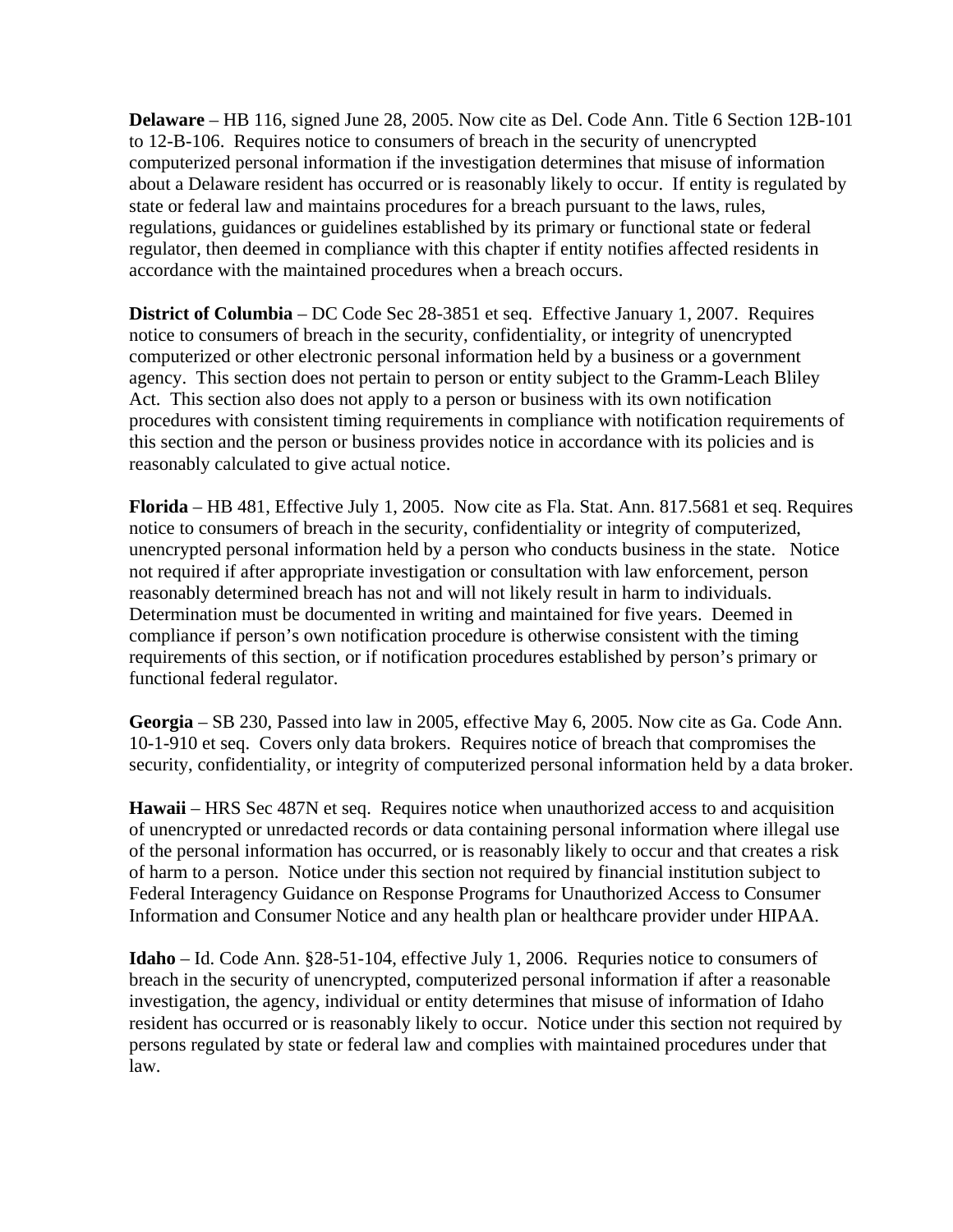**Illinois** – HB 1633, Public Act 094-0036, signed June 16, 2005, effective Jan. 1, 2006. Now cite as ILCS Sec. 530/1 et seq. Requires notice to consumers of breach in the security, confidentiality, or integrity of personal information of the system data held by a person or a government agency. Notice under this section not required if entity maintains own notification procedures as part of an information security policy for the treatment of personal information and is otherwise consistent with the timing requirements of this Act.

**Indiana** – (government) Act No. 503, Passed into law in 2005, effective June 30, 2006. Now cite as Ind. Code Sec. 4-1-11 et seq. Requires notice to consumers of breach in the security, confidentiality, or integrity of computerized personal information held by a government agency.

(private entities) Ind. Code Sec. 24-2-9 et seq. Requires notice when a data collector knows, should know, or should have known that the unauthorized acquisition of computerized data, including computerized data that has been transferred to another medium, constituting the breach has resulted in or could result in identity deception, ID theft or fraud. Notice not required under this section if entity maintains own disclosure procedures, is under federal USA Patriot Act, Exec. Order 13224, FCRA, Financial Modernization Act, HIPAA or financial instutions that comply with the Federal Interagency Guidance on Response Programs for Unauthorized Access to Member Info and Member Notice.

**Kansas** – SB 196 will go into effect on Jan. 1, 2007. Now cite as Kansas Stat. 50-7a01, 50- 7a02. Requires notice to consumers about a breach in the security of unencrypted, unredacted computerized personal information if investigation determines misuse has occurred or is reasonably likely occur.

**Louisiana** – SB 205, Act 499, signed July 12, 2005, effective January 1, 2006. Now cite as La. Rev. State. Ann. Sec. 51 3071-3077. Requires notice of a breach of the security, confidentiality, or integrity of unencrypted, computerized, personal information by persons doing business in the state. No notice if, after a reasonable investigation, the data holder determines that there is no reasonable likelihood of harm to customers. Notice not required by financial institutions which are in compliance with federal guidance.

**Maine** – LD 1671, signed June 10, 2006, effective January 31, 2006. Now cite as Me. Rev. Stat. Ann. 10-21-B-1346 to 1349. Covers only information brokers. Requires notice of a breach of the security, confidentiality, or integrity of unencrypted, computerized, personal information if the personal information has been or is reasonably believed to have been acquired by an unauthorized person. Notice under this section not required by persons regulated by state or federal law and complies with maintained procedures under that law.

**Massachusetts** – HB 4144 or Public Law 82-2007, effective February 3, 2008. Requires notice of a breach unauthorized acquisition of unencrypted data, or encrypted electronic data and the confidential process or key that is capable of compromising the security, confidentiality or integrity of the personal information that creates a significant risk of identity theft or fraud. Provide notice to the attorney general, the director of consumer affairs and business and the resident when person or agency who owns or licenses personal information knows or has reason to know of a breach of security or when the person or agency knows or has reason to know that the personal info was acquired or used by an unauthorized person or used for an unauthorized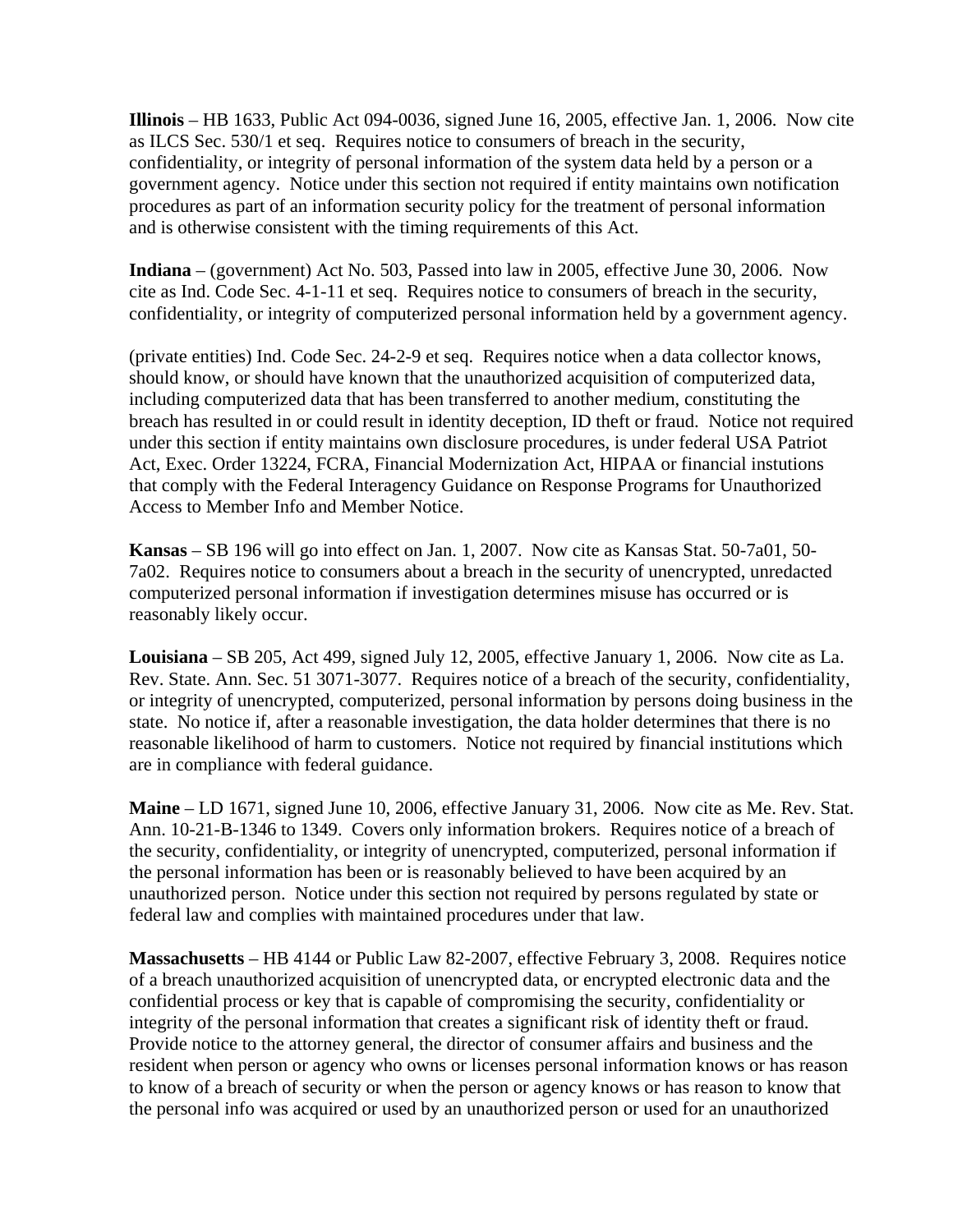purpose.

**Michigan** – SB 209, Passed into law December 2006, effective July 2, 2007. Requires notice of a breach of the security, confidentiality, or integrity of unencrypted, computerized, personal information by persons doing business in the state. Notice under this section not required unless person/agency determines security breach has not or is not likely to cause substantial loss or injury to, or result in ID theft. Does not apply to financial institutions or HIPAA entities.

**Minnesota** – H.F. 2121, Passed into law 2005, effective January 1, 2006. Now cite as Minn. Stat. 324E.61 et seq. Requires notice of a breach of the security, confidentiality, or integrity of unencrypted, computerized, personal information by persons doing business in the state. Does not apply to financial institutions or HIPAA entities.

**Montana** – HB 732, Passed into law in 2005, effective March 1, 2006. Now cite as Mont. Code Ann. 31-3-115. Requires notice to consumers of breach in security, confidentiality, or integrity of computerized personal information held by a person or business if the breach causes or is reasonably believed to have caused loss or injury to a Montana resident. Notice under this section not required if entity maintains own notification procedures as part of an information security policy for the treatment of personal information and is otherwise consistent with the timing requirements of this section.

**Nebraska** – L.B. 876 passed in 2006. Now cite as Neb. Rev Stat. 87-801 et seq. Requires notice to consumers of a breach in the security of unencrypted, computerized personal information if investigation determines use of information has occurred or is reasonably likely to occur. Deemed in compliance if person's own notification procedure is otherwise consistent with the timing requirements of this section, or if notification procedures established by person's primary or functional federal regulator.

**Nevada** – SB 347, Passed into law 2005, effective January 1, 2006. Now cite as Nev. Rev. Stat. 607A.010 et seq. Requires notice of breach of the security, confidentiality, or integrity of unencrypted computerized personal information by data collectors, which are defined to include government, business entities and associations who handle, collect, disseminate or otherwise deal with nonpublic personal information. Notice under this section not required if entity maintains own notification procedures as part of an information security policy for the treatment of personal information and is otherwise consistent with the timing requirements of this section, and entities subject to compliance with the Gramm Leach-Bliley Act.

**New Hampshire** – HB 1660 FN passed in 2006 and effective starting January 1, 2007. Now cite as NH RS 359-C: 19 et seq. Requires notice of unauthorized acquisition if determined likelihood information has been or will be misused. Notice if determination is that misuse of information has occurred or is reasonably likely to occur or if determination cannot be made. Notice under this section not required if entity maintains own notification procedures as part of an information security policy for the treatment of personal information and is otherwise consistent with the timing requirements of this section.

**New Jersey** – A4001/S1914, Passed into law in 2005, effective January 1, 2006. Requires notice of breach of security of unencrypted computerized personal information held by a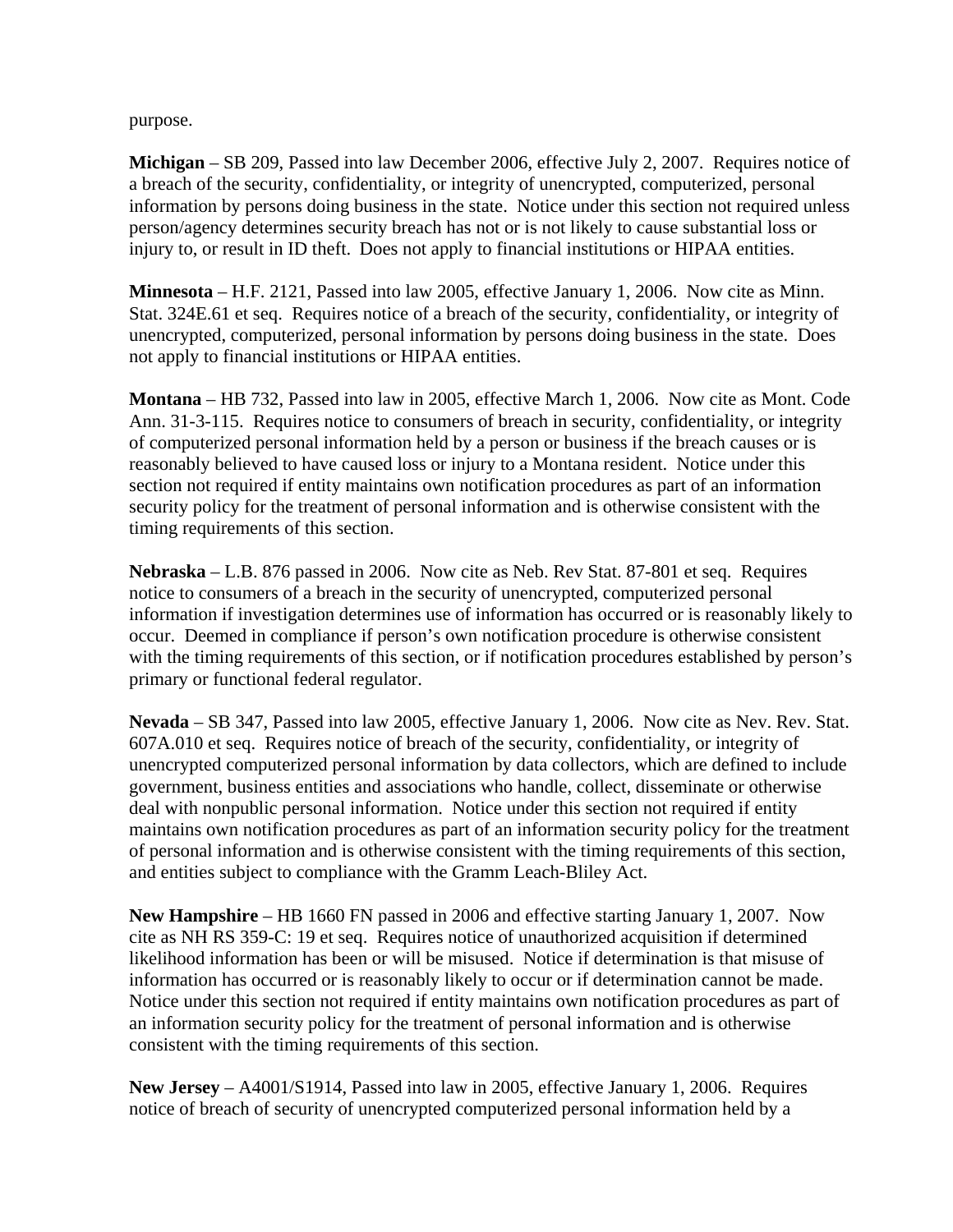business or public entity. No notice if a thorough investigation finds misuse of the information is not reasonably possible. Written documentation of the investigation must be kept for 5 years. Notice under this section not required if entity maintains own notification procedures as part of an information security policy for the treatment of personal information and is otherwise consistent with the timing requirements of this section.

**New York** – A4254, A3492, effective December 8, 2005. Now cite as NY Bus. Law Sec. 899 aa. Requires notice of breach of security of computerized unencrypted, or encrypted with acquired encryption key, personal information held by both public and private entities.

**North Carolina** – SB 1048, effective December 1, 2005. Now cite as N.C. Gen. Stat. 75-65. Requires notice of breach of security of unencrypted and unredacted written, drawn, spoken, visual or electromagnetic personal information, and encrypted personal information with the confidential process or key held by a private business if the breach causes, is reasonably likely to cause, or creates a material risk of harm to residents of North Carolina. Financial institutions subject to compliance with Federal Interagency Guidance on Response Programs for Unauthorized Access to Member Info and Member Notice are exempt.

**North Dakota** – SB 2251, effective June 1, 2005. Now cite as N.D. Cent. Code 51-30. Requires notice of a breach of the security of unencrypted, computerized, personal information by persons doing business in the state. Includes an expanded list of sensitive personal information, including date of birth, mother's maiden name, employee ID number, and electronic signature. Exception for those financial institutions which are in compliance with federal guidance.

**Ohio –** HB 104, effective February 15, 2006. Requires notice of breach of the security or confidentiality of computerized personal information, held by a state agency, political subdivision or business is reasonably believed will cause a material risk of identity theft or fraud to a person or property of a resident of Ohio. Notice under this section not required by financial institution, trust company or credit union or any affiliate required by federal law to notify customers of information security breach and is in compliance with federal law.

**Oklahoma –** HB 2357, effective June 8, 2006. Now cite as Okla. Stat. 74-3113.1. Requires notice of breach of the security of the system following discovery or notification of the breach in the security of the data to any resident of Oklahoma whose unencrypted personal information was, or is reasonably believed to have been, acquired by an unauthorized person. Notice is not required under this section by a state agency, board, commission, or unit or subdivision of government if the entity maintains own notification procedures as part of an information security policy for the treatment of personal information and is otherwise consistent with the timing requirements of this section.

**Oregon** – SB 583, effective October 1, 2007. Requires notice when unauthorized acquisition of computerized data that materially compromises the security, confidentiality or integrity of personal information maintained by the person. Notice not required if after an appropriate investigation or after consultation with federal, state or local agencies responsible for law enforcement, the person determines no reasonable likelihood of harm to consumers whose personal info has been acquired has resulted or will result from the breach. Determination must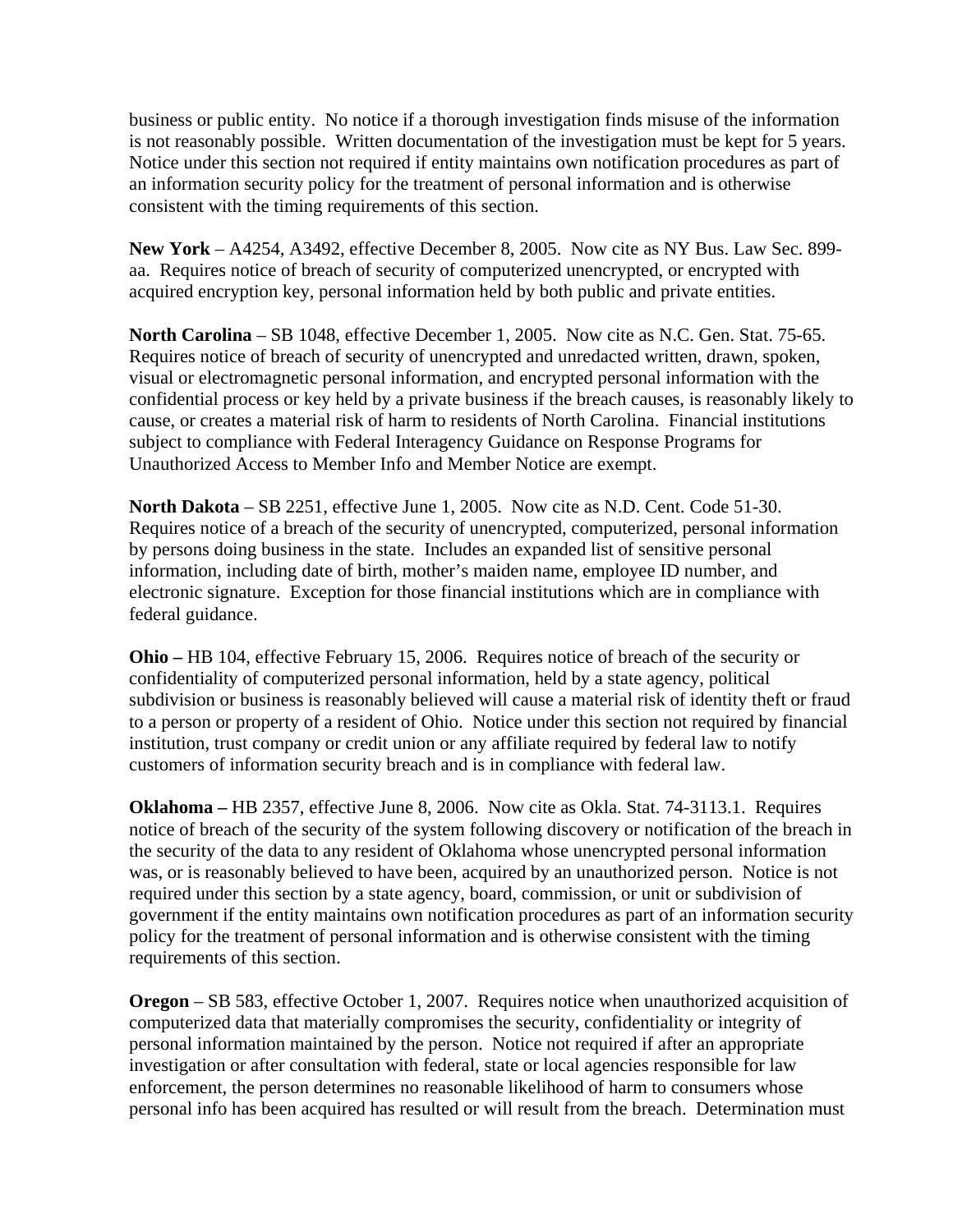be in writing and kept for 5 years. Exception for those with own notification procedures under state or federal law providing at least greater protection to personal information and at least as thorough disclosure requirements pursuant to the rules, regulations, procedures, guidance or guidelines established by primary regulator, or state or federal laws, and financial institutions which are in compliance with federal guidance.

**Pennsylvania –** SB 712, effective June 30, 2006. Now cite as 73 Pa. Cons. Stat. 2303. Requires notice of breach of the security or confidentiality of computerized personal information, held by a state agency, political subdivision or business and is reasonably believed to have been accessed or acquired by an unauthorized person. Notice under this section not required if entity maintains own notification procedures as part of an information security policy for the treatment of personal information and is otherwise consistent with the timing requirements of this section. Financial institutions subject to compliance with Federal Interagency Guidance on Response Programs for Unauthorized Access to Member Info and Member Notice are exempt.

**Rhode Island** – H. 6191, effective March 1, 2006. Now cite as RI Gen. Law 11-49.2-3 to 11.49.2-7. Requires notice of a breach of the security, confidentiality or integrity of unencrypted, computerized, personal information by persons and by state agencies if breach poses significant risk of identity theft when unencrypted personal information was, or is reasonably believed to have been acquired by an unauthorized person. No notice is required if after an appropriate investigation or after consultation with relevant federal, state, and local law enforcement agencies determine the breach has not and will not likely result in harm to individuals. Does not apply to HIPAA entities or financial institutions in compliance with Federal Interagency Guidelines. Entities covered by another state or federal law are exempt only if that other law provides greater protection to consumers.

**Tennessee** – SB 2220, amends Tennessee Code Title 47 Chapter 18, Part 21, effective July 1, 2005. Requires notice of the unauthorized acquisition of unencrypted computerized data that materially compromises the security, confidentiality, or integrity of personal information. Does not apply to persons subject to Title V of the Gramm-Leach-Bliley Act.

**Texas** – SB 122, effective September 1, 2005. Now cite as Tex. Bus & Com. Code Ann. 4-48- 103. Requires notice of a breach of the security, confidentiality, or integrity of unencrypted, computerized, personal information by persons who conduct businesses in the state. Notice under this section not required if entity maintains own notification procedures as part of an information security policy for the treatment of personal information and is otherwise consistent with the timing requirements of this section.

**Utah** – SB 69, effective Jan. 1, 2007. Now cite as Utah Code 13-44-101 et seq. Law provides requires notice of a breach of the security of computerized personal information that is not protected by a method that makes the information unusable. Entities covered by another state or federal law are exempt if person notifies each affected Utah resident in accordance with law.

**Vermont** – Vt. Stat. Tit 9 Sec. 2435, effective in Jan. 1, 2007. Requires notice if investigation reveals misuse of personal information for ID theft or fraud has occurred, or is reasonably likely to occur. Notice is not required if data collector establishes misuse of personal information is not reasonably possible, must provide notice and explanation to the Attorney General or